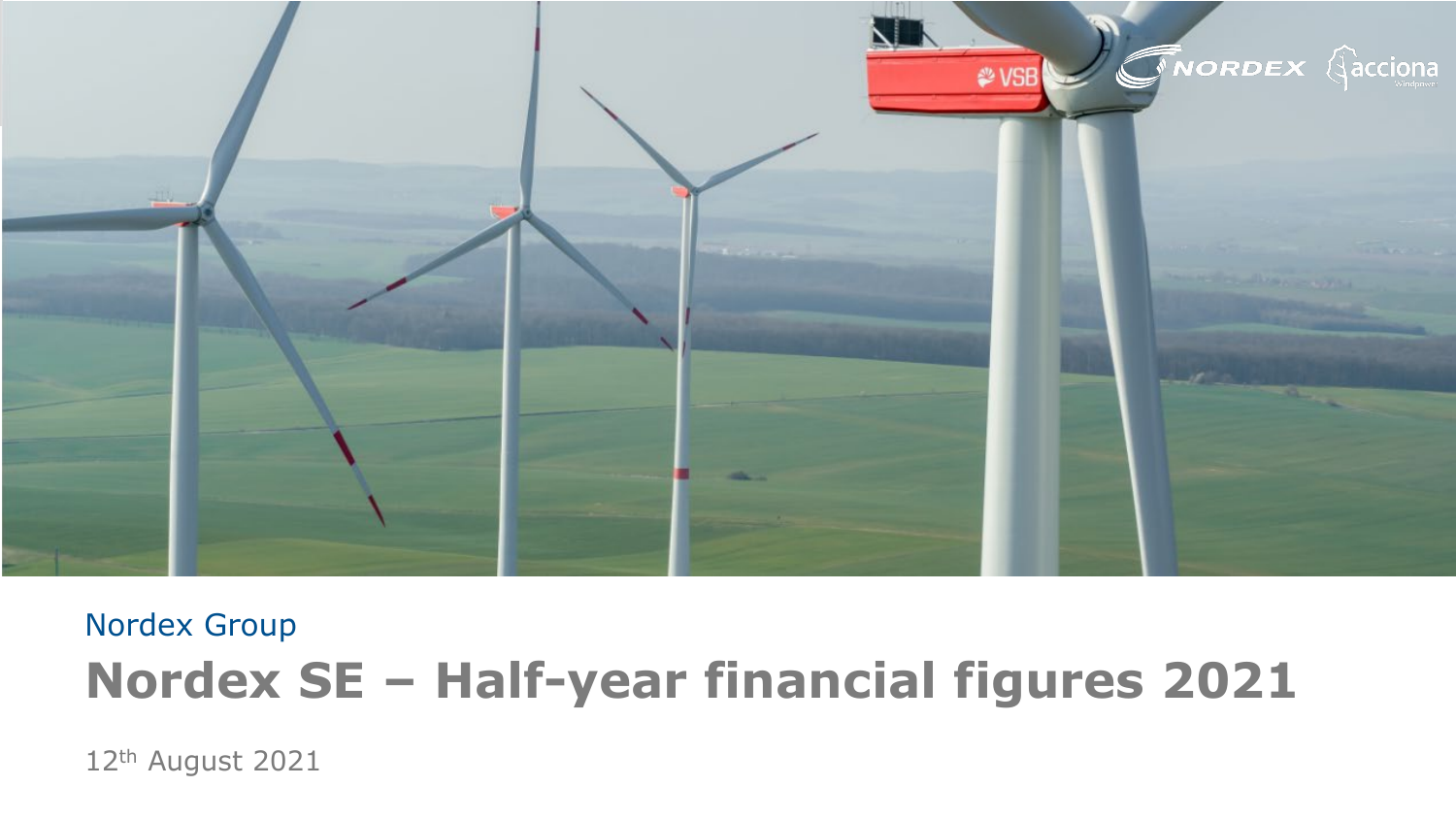

| **2**

#### › All financial figures within this presentation are unaudited.

- › This presentation was produced in August 2021 by Nordex SE solely for use as a source of general information regarding the economic circumstances and status of Nordex SE. It does not constitute an offer for the sale of securities or an invitation to buy or otherwise acquire securities in the Federal Republic of Germany or any other jurisdiction. In particular it is not intended to be an offer, an investment recommendation or a solicitation of an offer to anyone in the U.S., Canada, Japan and Australia or any other jurisdiction. This presentation is confidential. Any reproduction or distribution of this presentation, in whole or in part, without Nordex SE's prior written consent is expressly prohibited.
- › This presentation contains certain forward-looking statements relating to the business, financial performance and results of Nordex SE and/or the industry in which Nordex SE operates, these statements are generally identified by using phrases such "aim", "anticipate", "believe", "estimate", "expect", "forecast", "guidance", "intend", "objective", "plan", "predict", "project", and "will be" and similar expressions. Although we believe the expectations reflected in such forward-looking statements are based upon reliable assumptions, they are prepared as up-to-date and are subject to revision in the future. We undertake no responsibility to update any forward-looking statement. There is no assurance that our expectations will be attained or that any deviations may not be material. No representation or warranty can be given that the estimates, opinions or assumptions made in, or referenced by, this presentation will prove to be accurate.

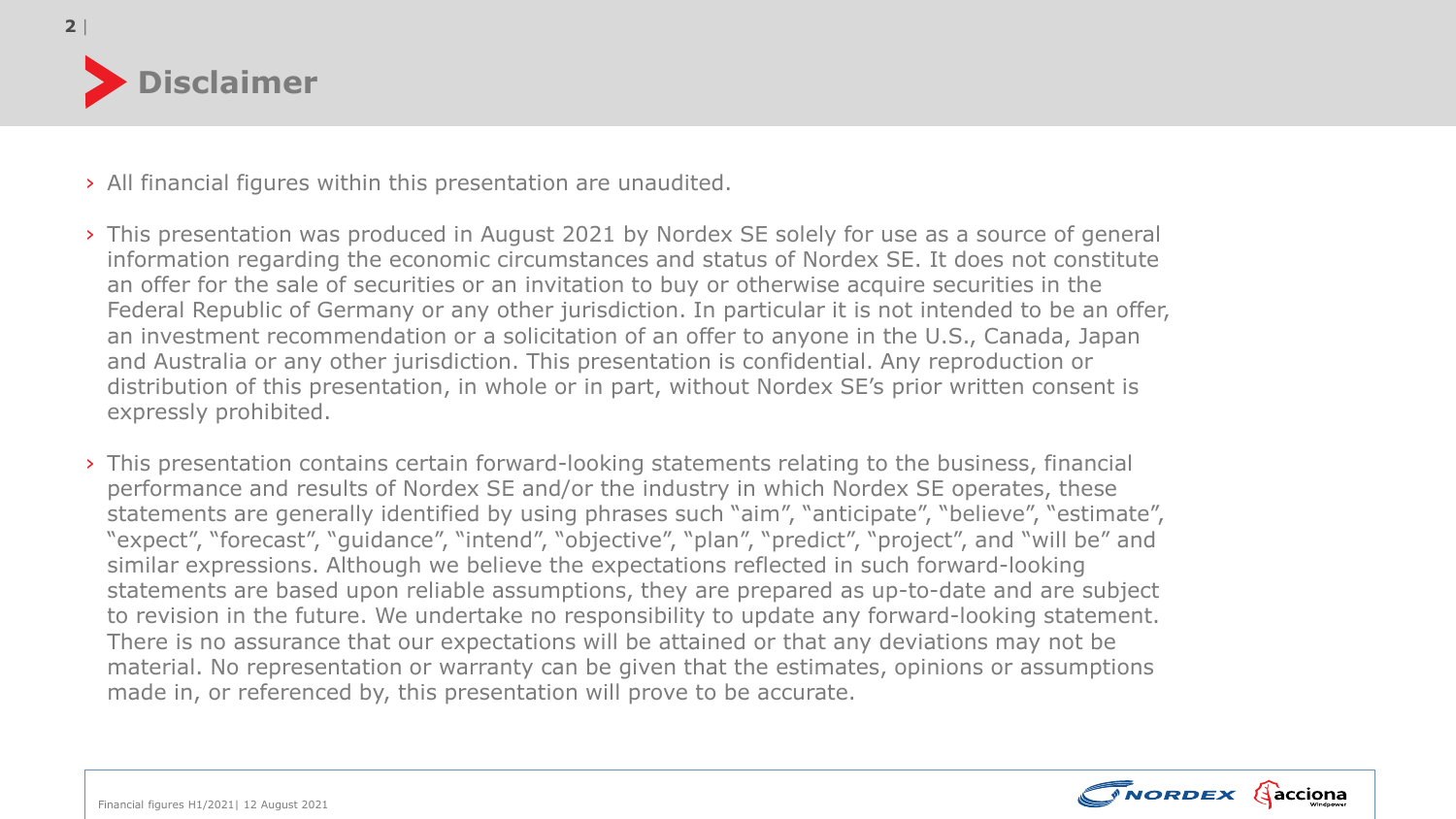

| Introduction              | José Luis Blanco |
|---------------------------|------------------|
| Markets and orders        | Patxi Landa      |
| <b>Financials</b>         | Dr Ilya Hartmann |
| Operations and technology | José Luis Blanco |
| Guidance FY 2021          | José Luis Blanco |
| Strategic targets         | José Luis Blanco |
| Q&As                      | All              |
| Key takeaways             | José Luis Blanco |

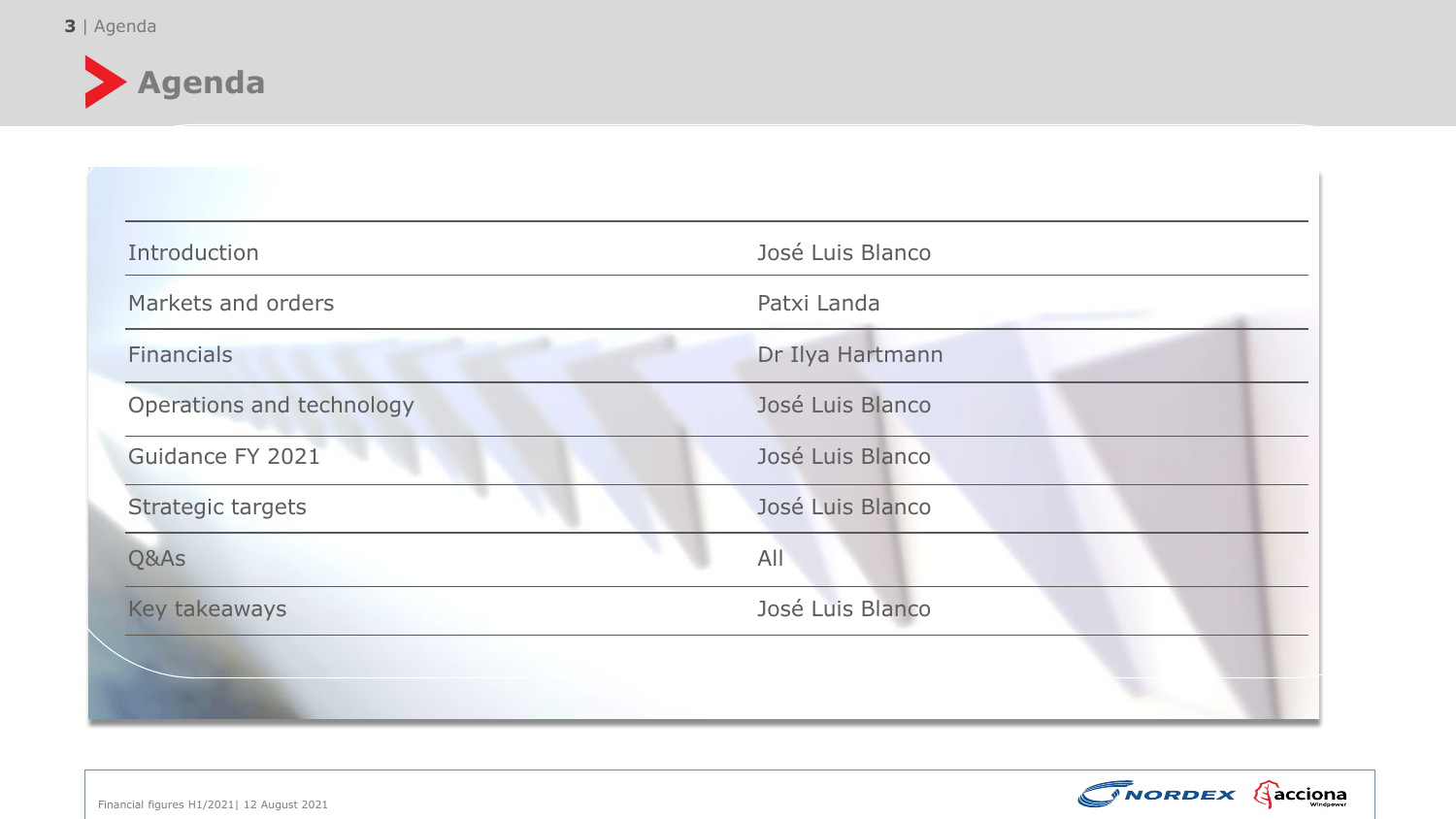**4** | Introduction

| <b>Executive summary</b>          |                              |                                         |
|-----------------------------------|------------------------------|-----------------------------------------|
| > H1/2021 RESULTS                 |                              |                                         |
| <b>Sales</b><br><b>EUR 2,697m</b> | <b>EBITDA margin</b><br>2.5% | <b>Working capital ratio</b><br>$-6.5%$ |

- › Order intake in H1/2021 increased by 9.9% to 2.8GW, thereof 82% coming from the Delta4000 platform.
- › Sales went up from EUR 2,048m to EUR 2,697m reflecting the growth trajectory.
- › EBITDA margin at 2.5% on the back of 4% EBITDA margin in Q2/2021, in line with expectations.
- › Overall cost situation is tighter compared to Q1/2021 and thus challenging.
- › Capital raise successfully completed with proceeds of EUR 586m combined with an increase and extension of bond facility to strengthen the balance sheet further and improving interest payments considerably.
- › Largest N163/5.X project to date in Q3 from Acciona in Australia: 162 turbines totaling 923 MW.
- › Strategic collaboration with TPI Composites for a period of three years in the rotor blade production in Mexico to safeguard profitable growth in the future.
- › Guidance for 2021 maintained.

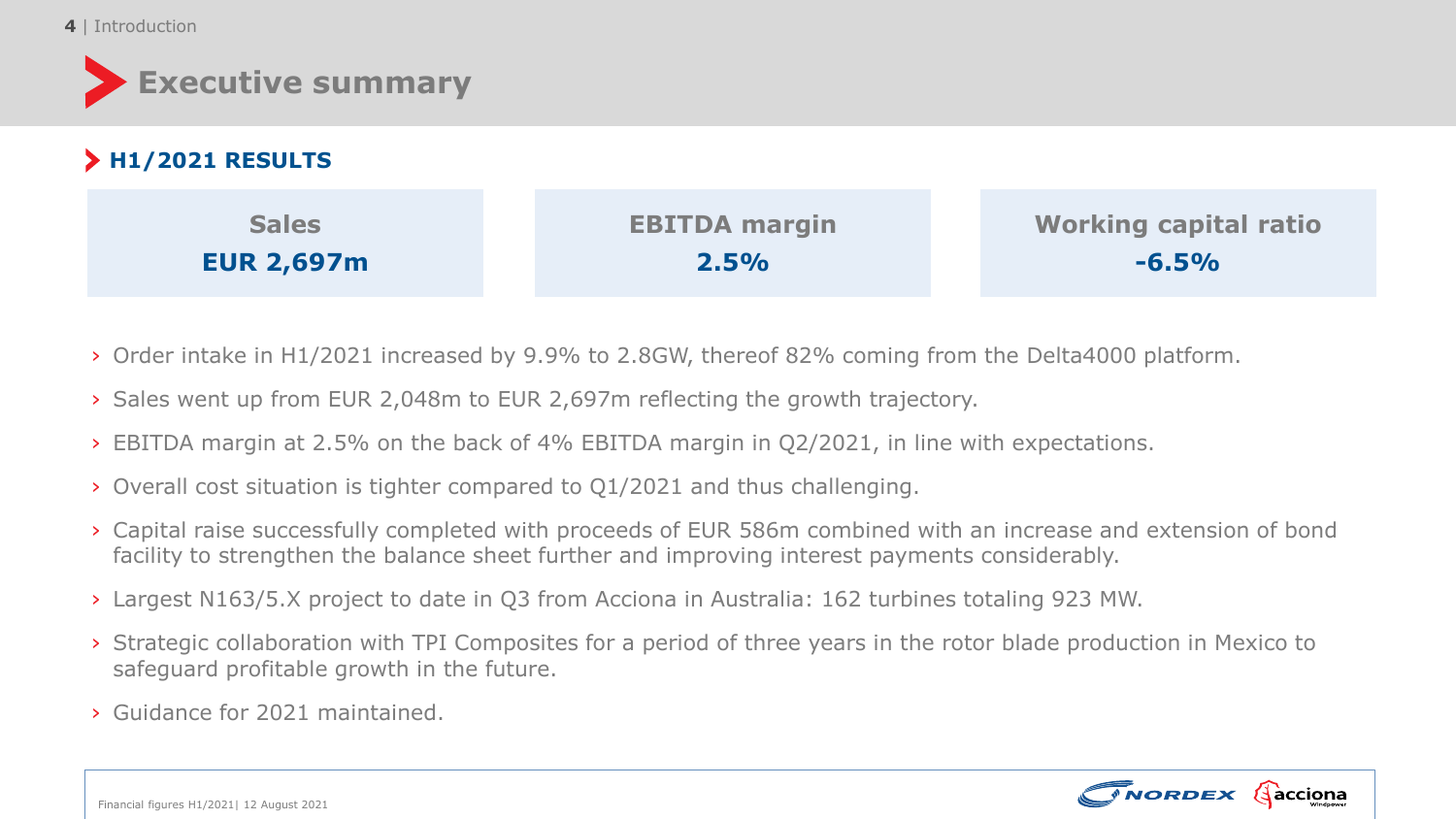**5** | Markets & orders





- › Order intake in H1/2021: EUR 1,962m (EUR 1,806m in H1/2020)
- › Stable ASP of EUR 0.71m/MW in the first half-year 2021 compared to the previous year period (EUR 0.71m/MW)

### **Order intake turbine\* (in MW) Order intake turbine\* by regions (in MW in %)**



- › Largest single markets in H1/2021: Brazil, Finland, Germany and Spain
- › 82% of the order intake (in MW) in the first-half year 2021 is attributable to various turbine types of the Delta4000 generation

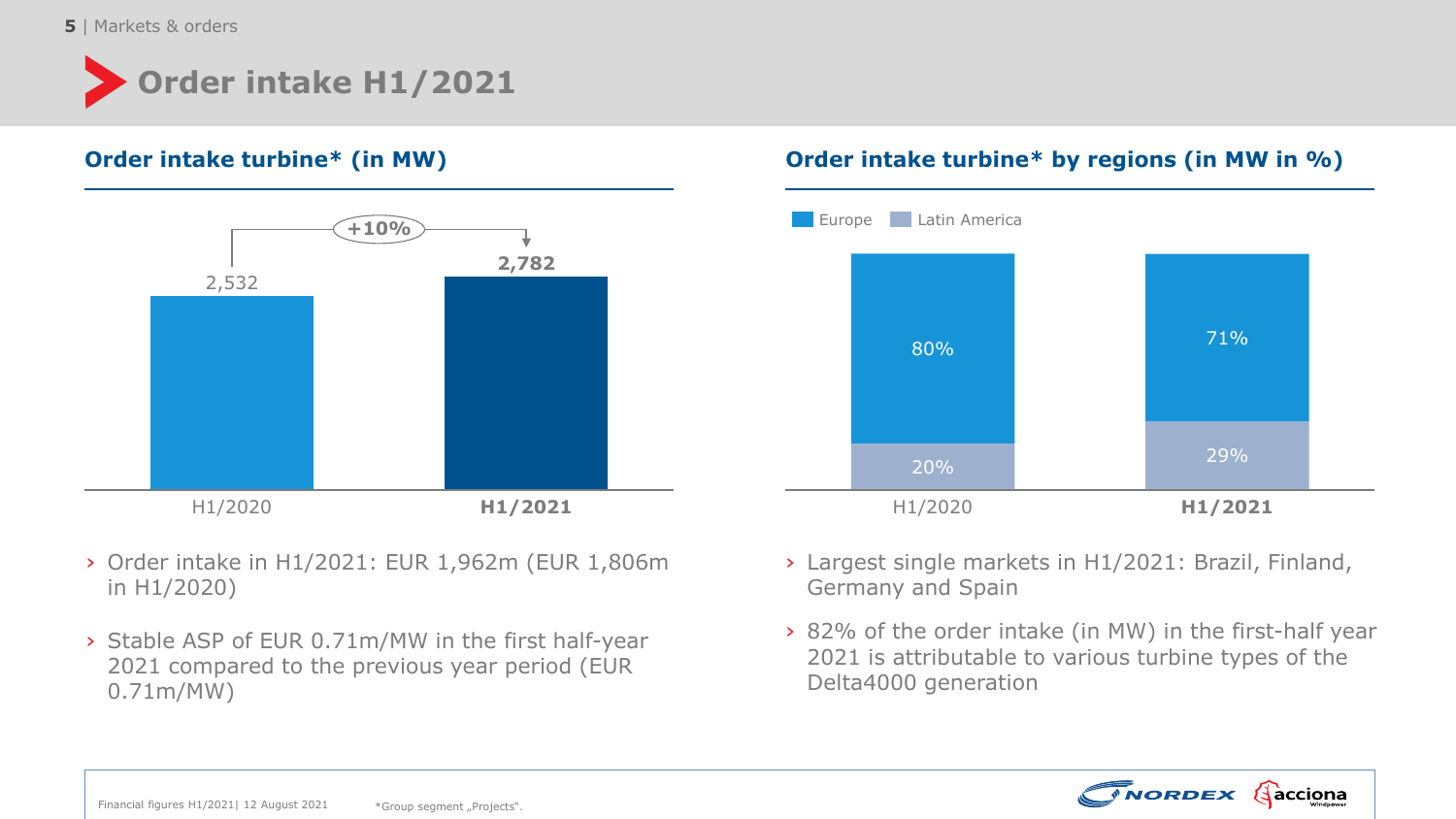## **Service business H1/2021**



- › Service sales share totaled around 8% of group sales in the first half-year 2021
- › Service EBIT margin of 16.6% in the first six months 2021
- › 97.2% average availability of WTGs under service in first half-year 2021
- › Service order backlog stands at around EUR 2.9bn at the end of Q2/2021

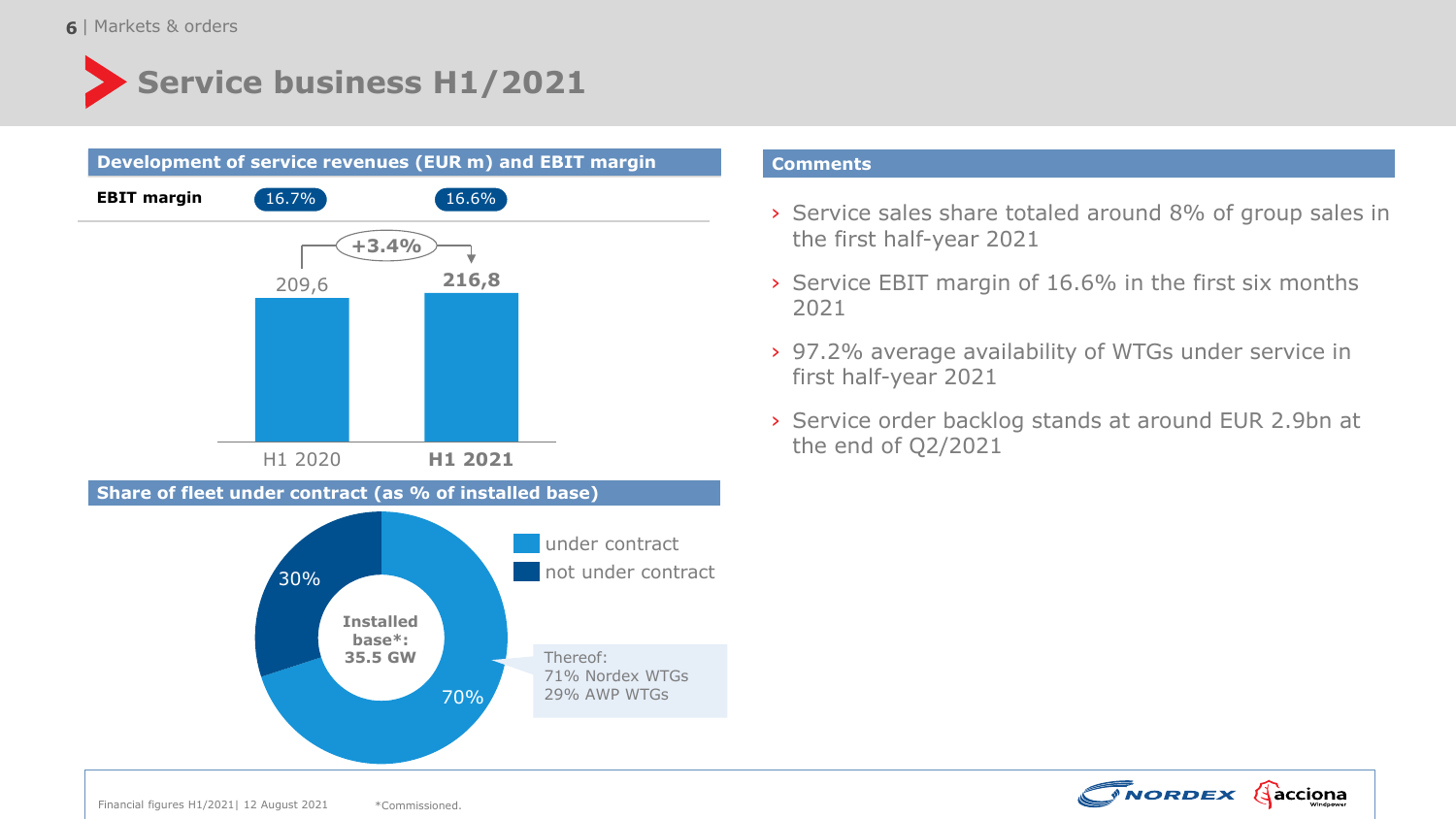**7** | Markets & orders

## **Combined order backlog of around EUR 7.7bn at the end of H1/2021**

### **Order backlog turbines (EUR m) Order backlog service (EUR m)**



- › Order backlog of EUR 4.8bn at the end of Q2/2021 reflects ongoing high execution level
- › Geographical footprint of the order backlog: Europe (68%), Latin America (22%), North America (7%), Rest of World (2%)



› 9,096 wind turbines under service corresponding to 24.7 GW at the end of Q2/2021

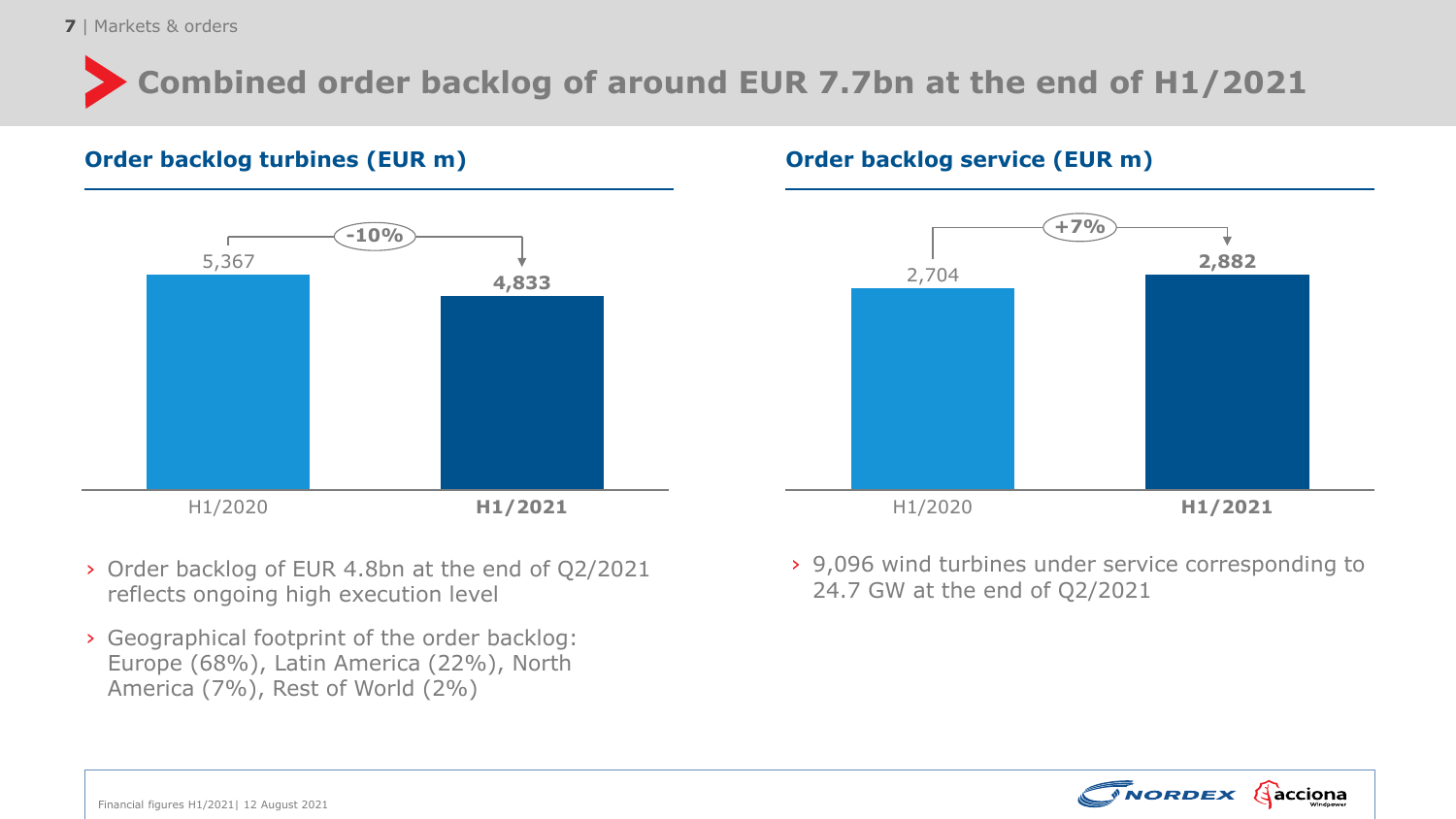

### **Successful capital raise combined with increase and extension of guarantee facilities to re-set capital structure**



| <b>Strengthened metrics</b>                                  |                        |                  |  |                    |  |
|--------------------------------------------------------------|------------------------|------------------|--|--------------------|--|
|                                                              |                        | Q2 2021 reported |  | Q2 2021 pro-forma* |  |
|                                                              | Net debt               | EUR 68m          |  | <b>EUR-508m</b>    |  |
|                                                              | Leverage               | 0.3              |  | $-2.2$             |  |
|                                                              | <b>Equity</b><br>ratio | 16.6%            |  | 27.3%              |  |
| <b>Lowered interest costs</b>                                |                        |                  |  |                    |  |
| Reduced shareholder loan leads to lower<br>interest expenses |                        |                  |  |                    |  |
| Lowered bond costs due to improved<br>credit metrics         |                        |                  |  |                    |  |
| Flexibility to repay or refinance high yield<br>bond         |                        |                  |  |                    |  |







**Fully positioned to benefit from industry tailwinds**

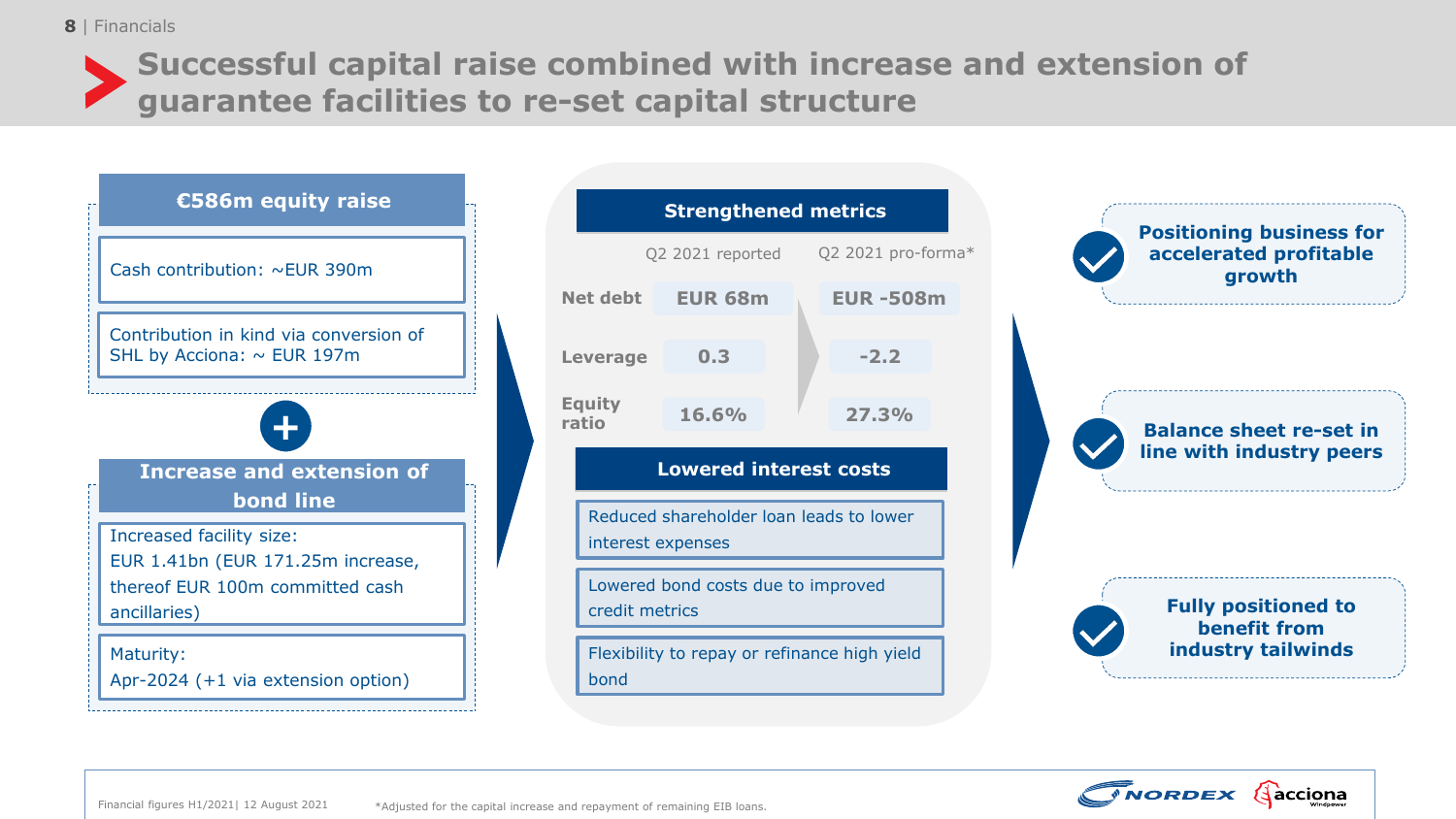# **Income statement H1/2021**

| in EUR m                          | H1/2021  | H1/2020  | abs. change    |
|-----------------------------------|----------|----------|----------------|
| <b>Sales</b>                      | 2,697    | 2,048    | 649            |
| Total revenues                    | 2,325    | 1,990    | 335            |
| Cost of materials                 | $-1,840$ | $-1,702$ | $-138$         |
| <b>Gross profit</b>               | 485      | 288      | 197            |
| Personnel costs                   | $-247$   | $-203$   | $-44$          |
| Other operating (expenses)/income | $-169$   | $-155$   | $-14$          |
| <b>EBITDA</b>                     | 68       | $-71$    | 139            |
| Depreciation/amortization         | $-74$    | $-76$    | $\overline{2}$ |
| <b>EBIT</b>                       | $-6$     | $-146$   | 140            |
| <b>Net profit</b>                 | $-64$    | $-180$   | 116            |
| Gross margin*                     | 18.0%    | 14.0%    |                |
| <b>EBITDA</b> margin              | 2.5%     | $-3.5%$  |                |
| <b>EBIT margin w/o PPA</b>        | $0.0\%$  | $-6.5%$  |                |

- › Strong sales of EUR 2,697m in the first six months 2021 in line with high execution
- › EBITDA margin of 2.5% in line with expectations
- › PPA depreciation totaled EUR 6.5m (EUR 13m in the previous-year period)

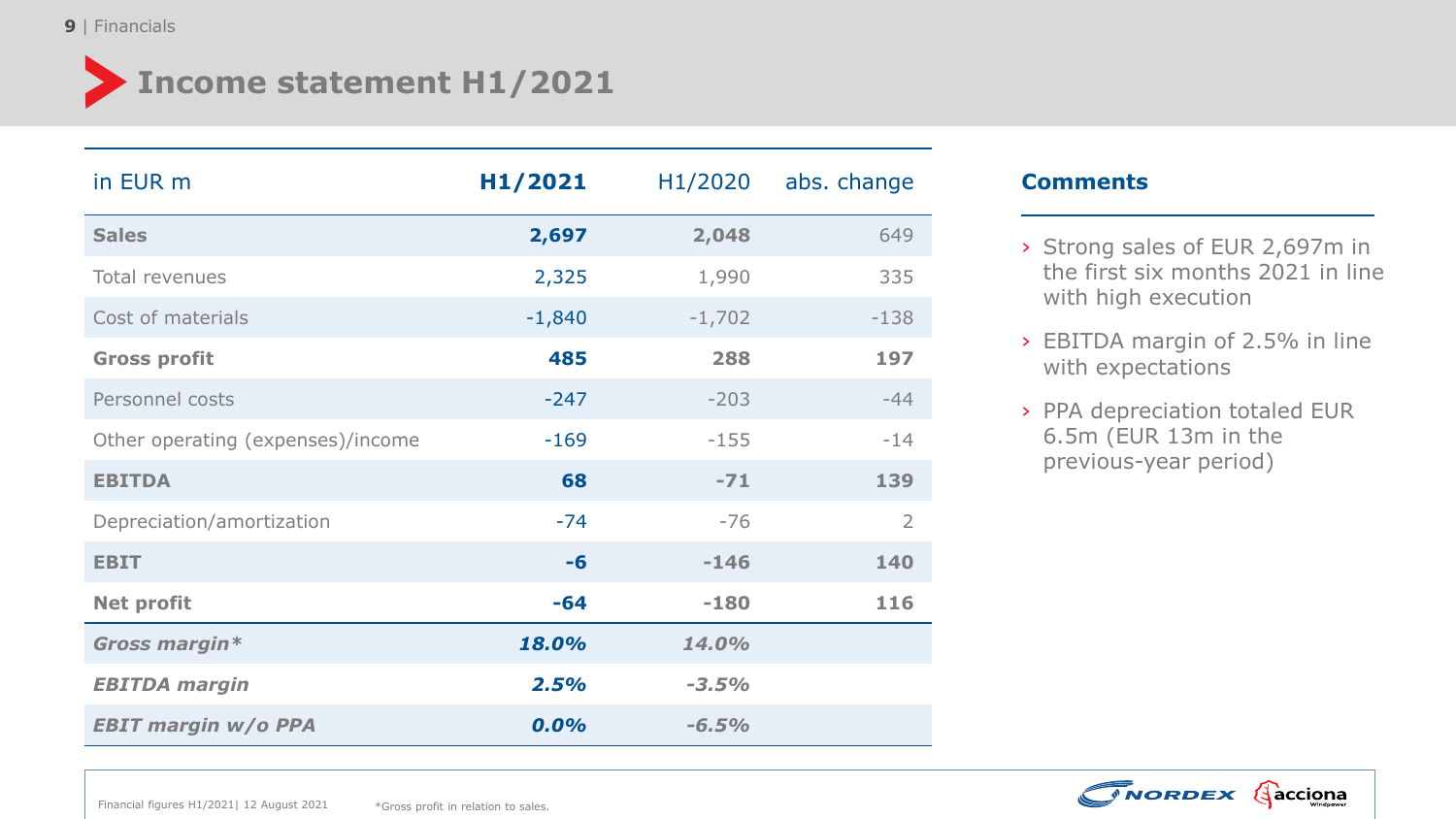# **Income statement Q2/2021**

| in EUR m                          | Q2/2021 | Q2/2020  | abs. change |
|-----------------------------------|---------|----------|-------------|
| <b>Sales</b>                      | 1,445   | 1,083    | 362         |
| Total revenues                    | 1,204   | 968      | 235         |
| Cost of materials                 | $-935$  | $-837$   | 98          |
| <b>Gross profit</b>               | 268     | 131      | 137         |
| Personnel costs                   | $-129$  | $-113$   | 16          |
| Other operating (expenses)/income | $-81$   | $-102$   | $-21$       |
| <b>EBITDA</b>                     | 58      | $-84$    | 142         |
| Depreciation/amortization         | $-35$   | $-39$    | $-4$        |
| <b>EBIT</b>                       | 23      | $-123$   | 146         |
| <b>Net profit</b>                 | -9      | $-142$   | 133         |
| Gross margin*                     | 18.5%   | 12.1%    |             |
| <b>EBITDA</b> margin              | 4.0%    | $-7.8%$  |             |
| <b>EBIT margin w/o PPA</b>        | 1.7%    | $-10.8%$ |             |

- › Strong sales of EUR 1,445m in the second quarter 2021 in line with high execution level
- › EBITDA margin increased from 0.8% in Q1/2021 to 4.0% in Q2/2021 (H1/2021 of 2.5% in line with expectations)
- › PPA depreciation totaled EUR 1.1m in Q2/2021 (EUR 5.8m in the previous-year quarter)

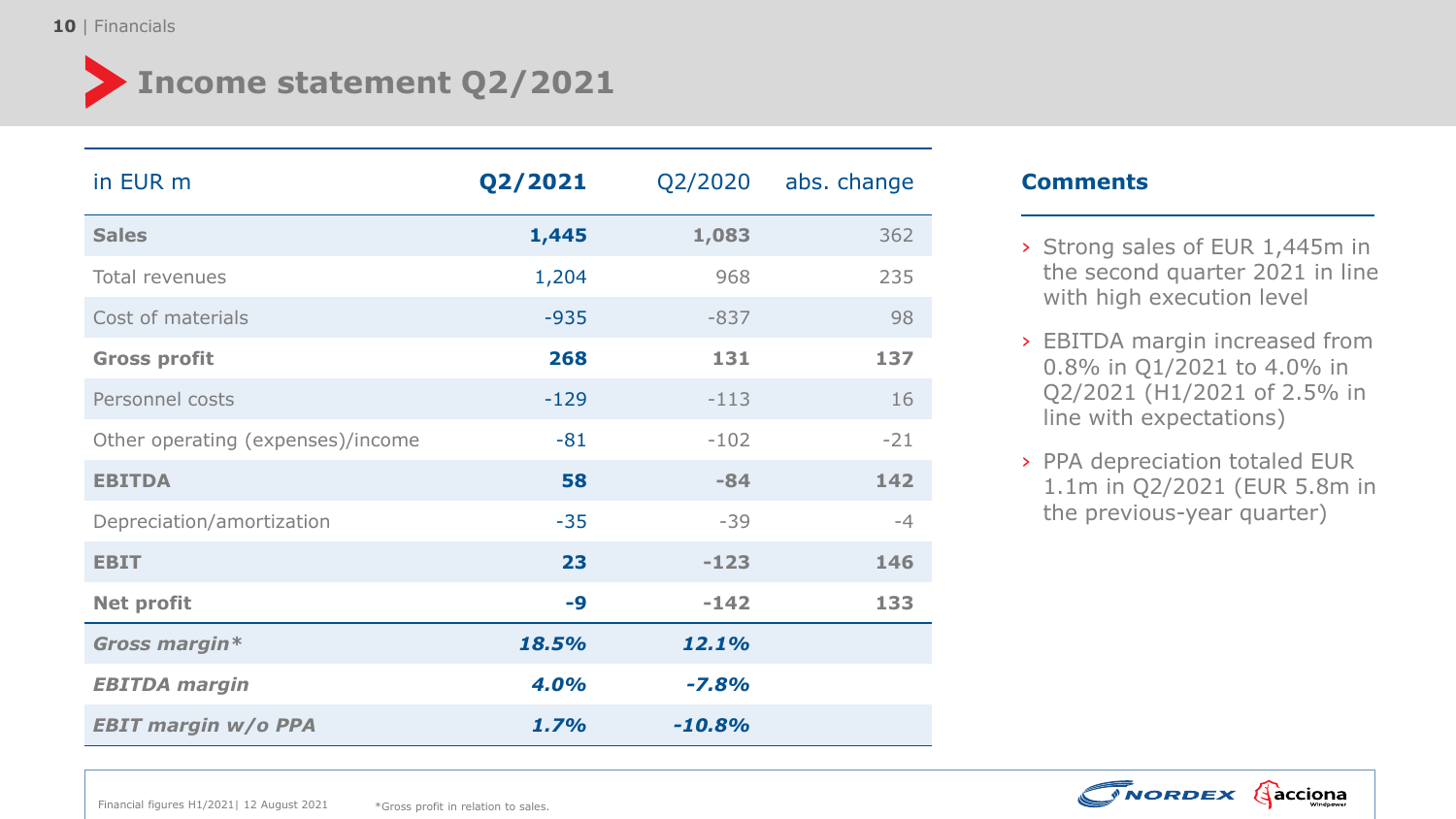## **Balance sheet H1/2021**

| in EUR m                            | 30.06.21 |         | 31.12.20 abs. change | $\Delta$ in % |
|-------------------------------------|----------|---------|----------------------|---------------|
| Non-current assets                  | 1,588    | 1,526   | 62                   | 4.1           |
| Current assets                      | 2,500    | 2,884   | $-385$               | $-13.3$       |
| <b>Total assets</b>                 | 4,088    | 4,410   | $-322$               | $-7.3$        |
| Equity                              | 679      | 774     | $-94$                | $-12.2$       |
| Non-current liabilities             | 902      | 653     | 249                  | 38.1          |
| <b>Current liabilities</b>          | 2,506    | 2,984   | $-477$               | $-16.0$       |
| <b>Equity and total liabilities</b> | 4,088    | 4,410   | $-322$               | $-7.3$        |
| Net debt $*$                        | 68       | 41      |                      |               |
| Working capital ratio**             | $-6.5%$  | $-6.3%$ |                      |               |
| Equity ratio                        | 16.6%    | 17.5%   |                      |               |

#### **Comments**

- › Cash position of EUR 502m at the end of H1/2021 (EUR 334m H1/2020) not yet reflecting cash proceeds from capital increase
- › Increase in non-current liabilities due to shareholder loan of EUR 215m, of which EUR 197m was swapped to equity in July 2021 as part of the capital increase
- › Current liabilities decreased due to repayment under RCF and promissory note (SSD) of EUR 215m in April 2021



Financial figures H1/2021| 12 August 2021

\*Cash and cash equivalents less bank borrowings, bond and shareholder loan. \*\*Based on last twelve months sales.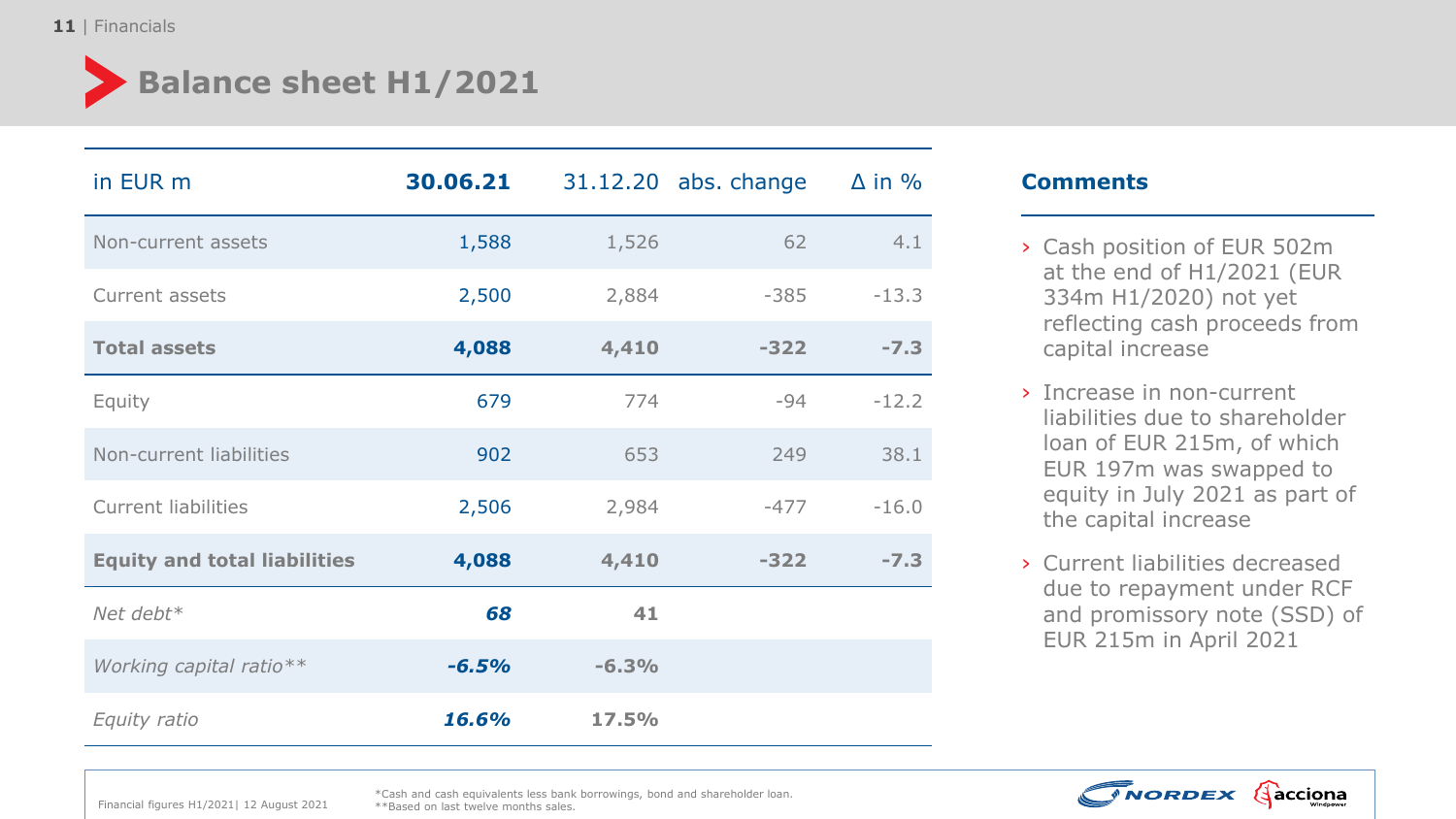## **Working capital development H1/2021**



› Despite ongoing disruptions, working capital developed as expected by the end of Q2/2021

### **Working capital ratio (in % of sales)\* Working capital development (in EUR m)\***



› Decrease in inventories driven by ongoing high installations

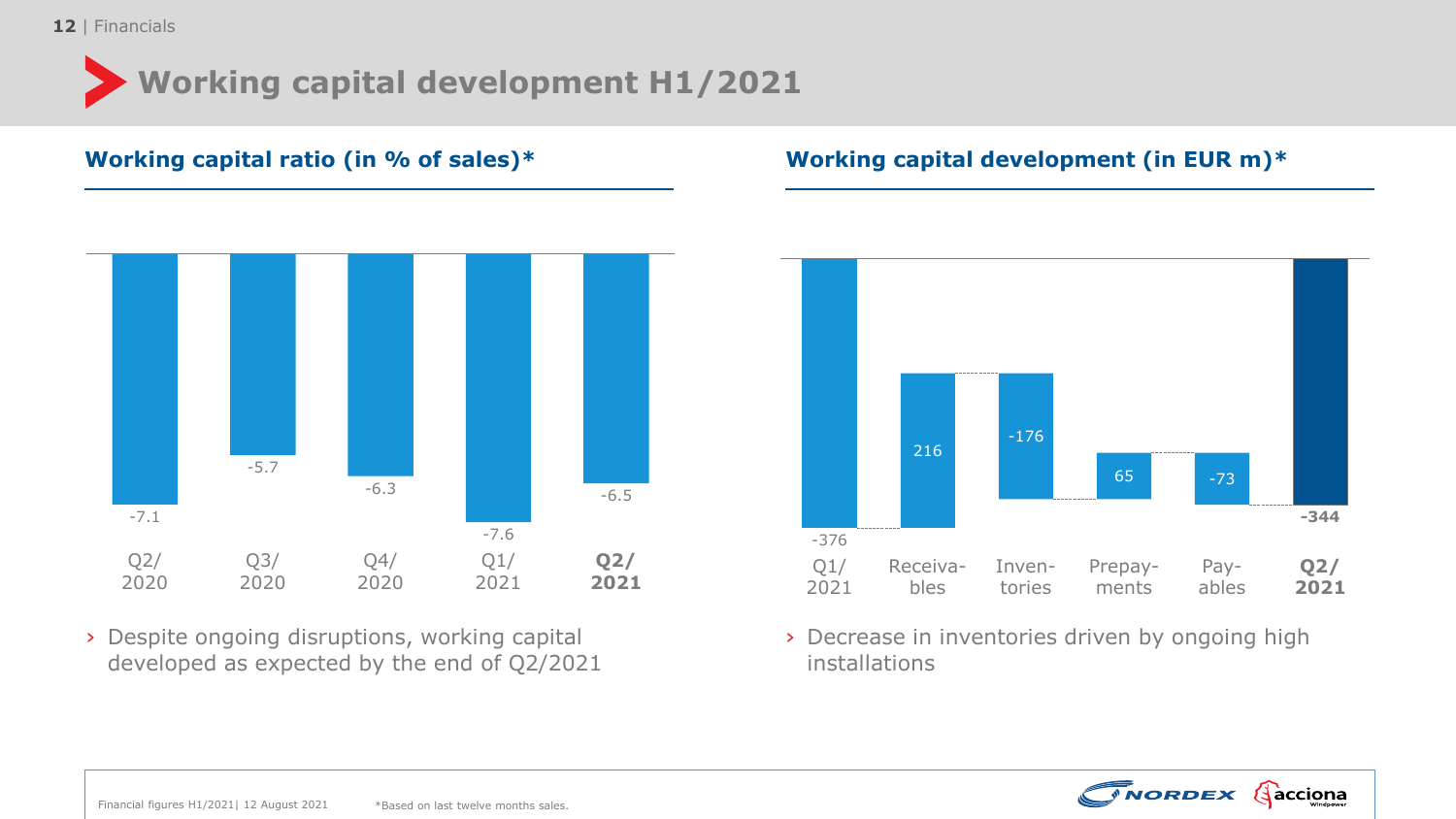

### **Cash flow statement H1/2021**

| in EUR m                                                          | H1/2021  | H1/2020  |
|-------------------------------------------------------------------|----------|----------|
| Cash flow from operating activities<br>before net working capital | 7.5      | $-74.2$  |
| Cash flow from changes in working<br>capital                      | 50.4     | 6.2      |
| Cash flow from operating activities                               | 57.9     | $-68.0$  |
| Cash flow from investing activities                               | $-68.1$  | $-69.0$  |
| Free cash flow                                                    | $-10.2$  | $-137.1$ |
| Cash flow from financing activities                               | $-265.4$ | $-24.1$  |
| Change in cash and cash equivalents                               | $-275.7$ | $-161.1$ |

- › Cash flow from operating activities mainly supported by positive working capital development
- › Cash flow from investing activities in line with further expansion of supply chain and blade production facilities
- › Cash flow from financing activities largely driven by shareholder loan refinancing SSD, repayments under RCF and EIB facility
- › Cash proceeds from capital increase of EUR 390m not yet reflected in cash flow from financing activities

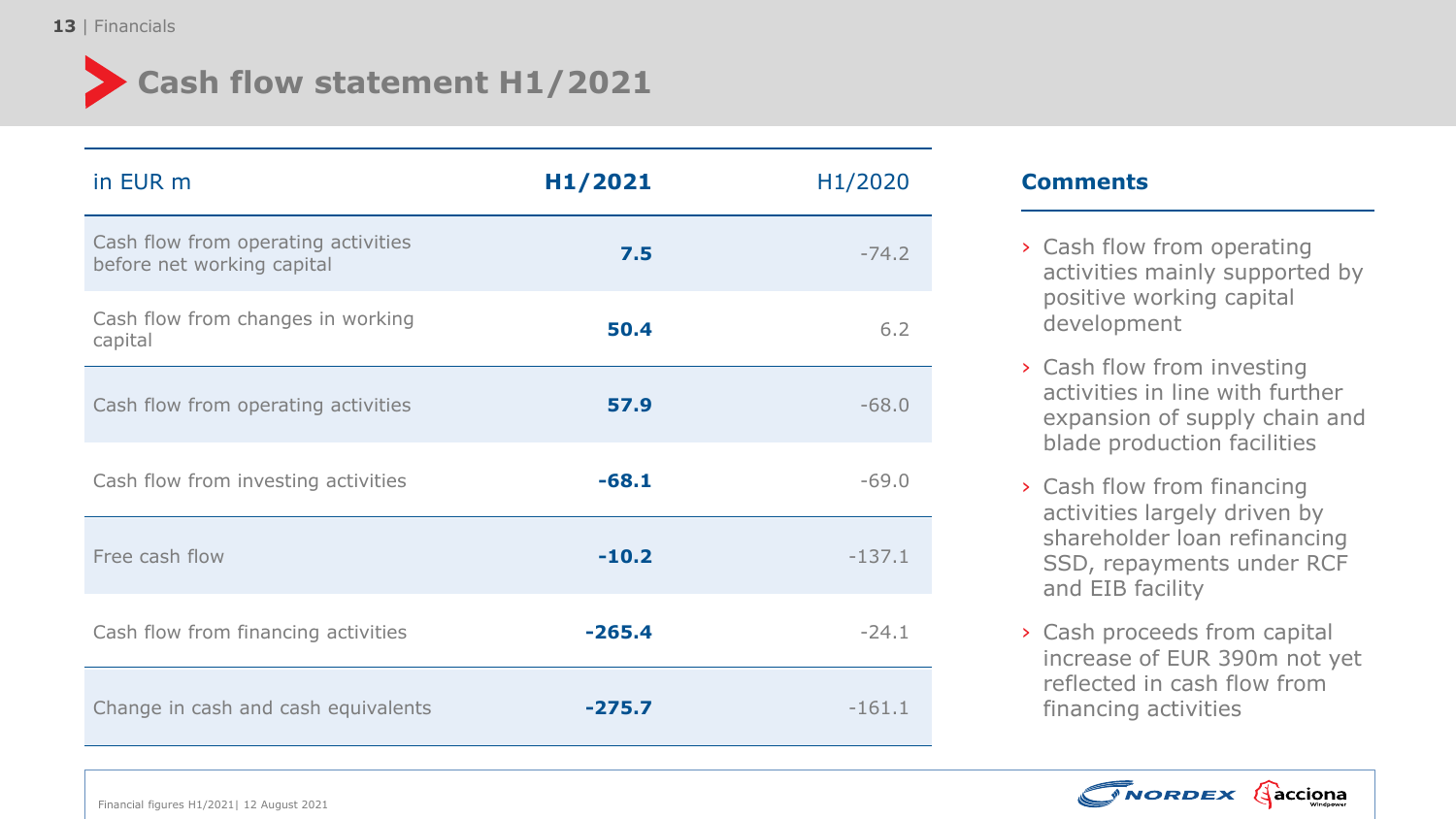

### **CAPEX (in EUR m) Comments**



- › Investments in H1/2021 primarily comprise:
	- Investments in blade production facilities, moulds and tooling in India
	- Investments in transport and installation equipment for international projects
- › Slight increase in intangible assets due to higher level of development costs compared to previous year period

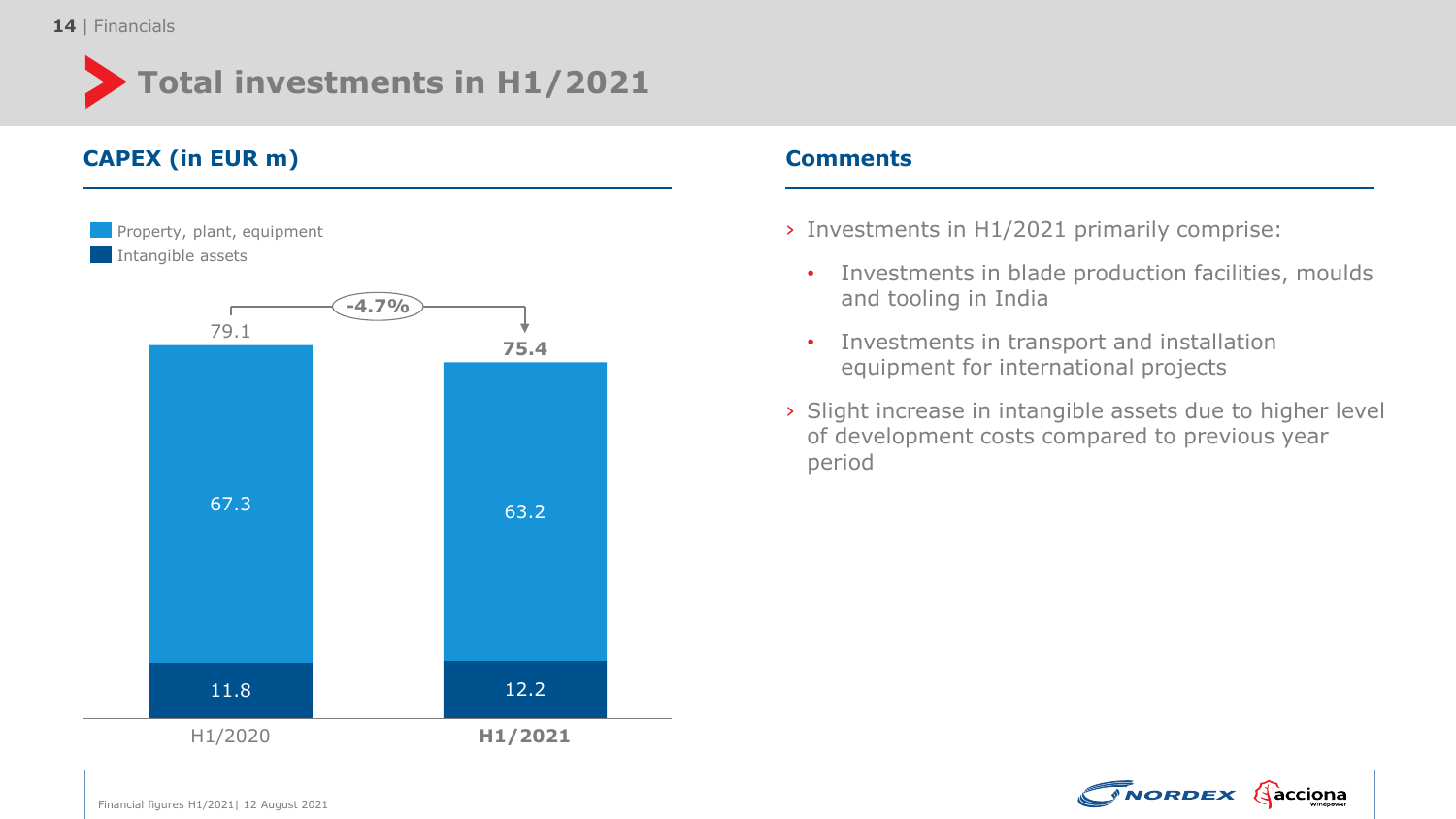



› Leverage ratio remains further below own ambition level of 1.5 at the end of H1/2021





› Equity ratio will substantially improve in Q3/2021 due to inflows coming from capital increase



Financial figures H1/2021| 12 August 2021

\*Cash and cash equivalents less bank borrowings, bond and shareholder loan. \*\* Based on last twelve months.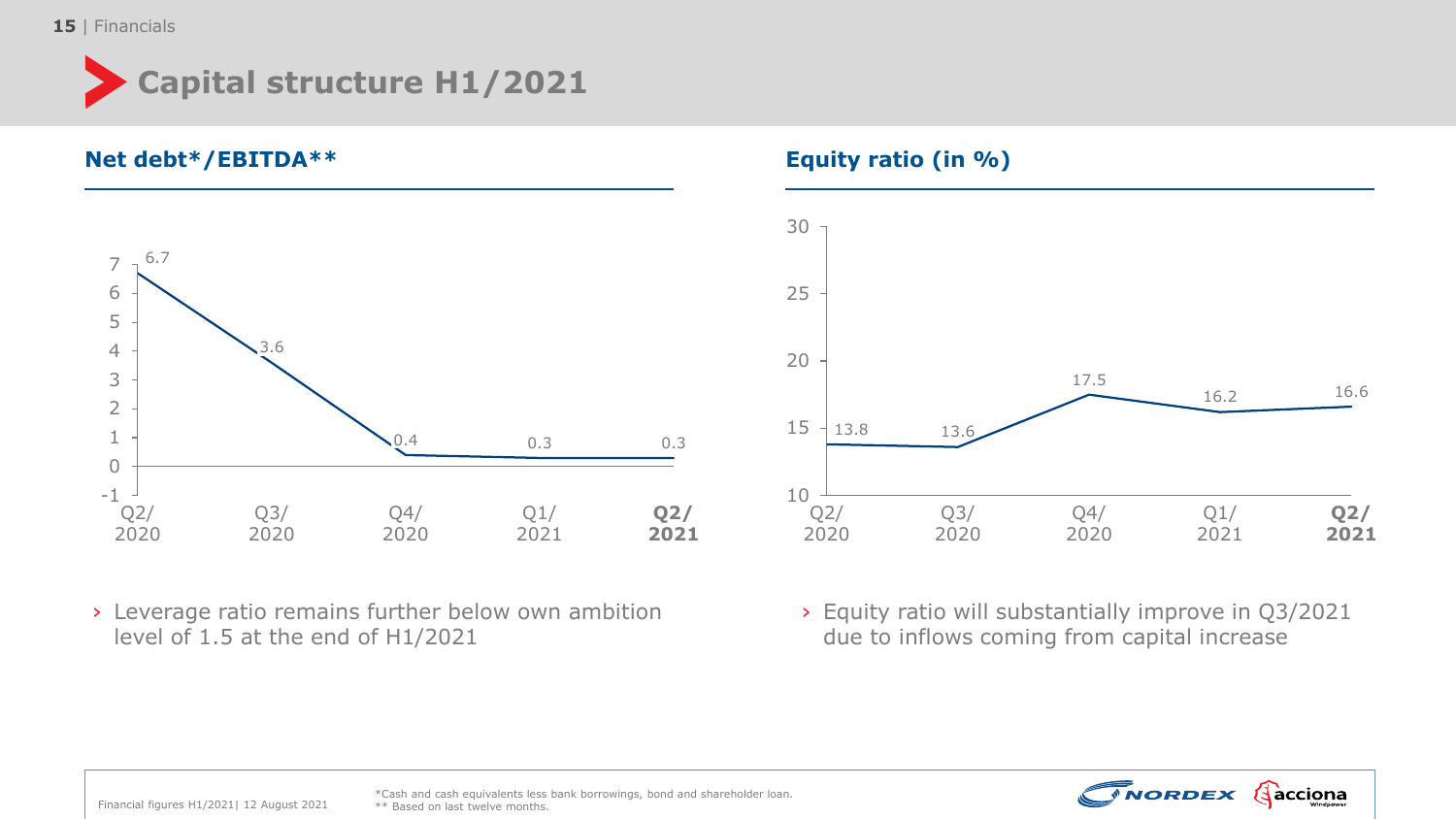

### **Installations (MW) Production**



- › Total installations of 775 WTGs in 21 countries in H1/2021 (H1/2020: 610 WTGs)
- › Geographical split in H1/2021: 52% Europe, 19% Latin America, 14% North America and 15% Rest of World



- › Output turbines of 685 units in H1/2021: 373 GER, 289 ESP, 20 BRA and 3 IND
- › Inhouse blade production of 819 units in H1/2021: 340 GER, 201 ESP, 196 MEX and 82 IND
- › Outsourced blade production of 1,209 units in the firsthalf year 2021

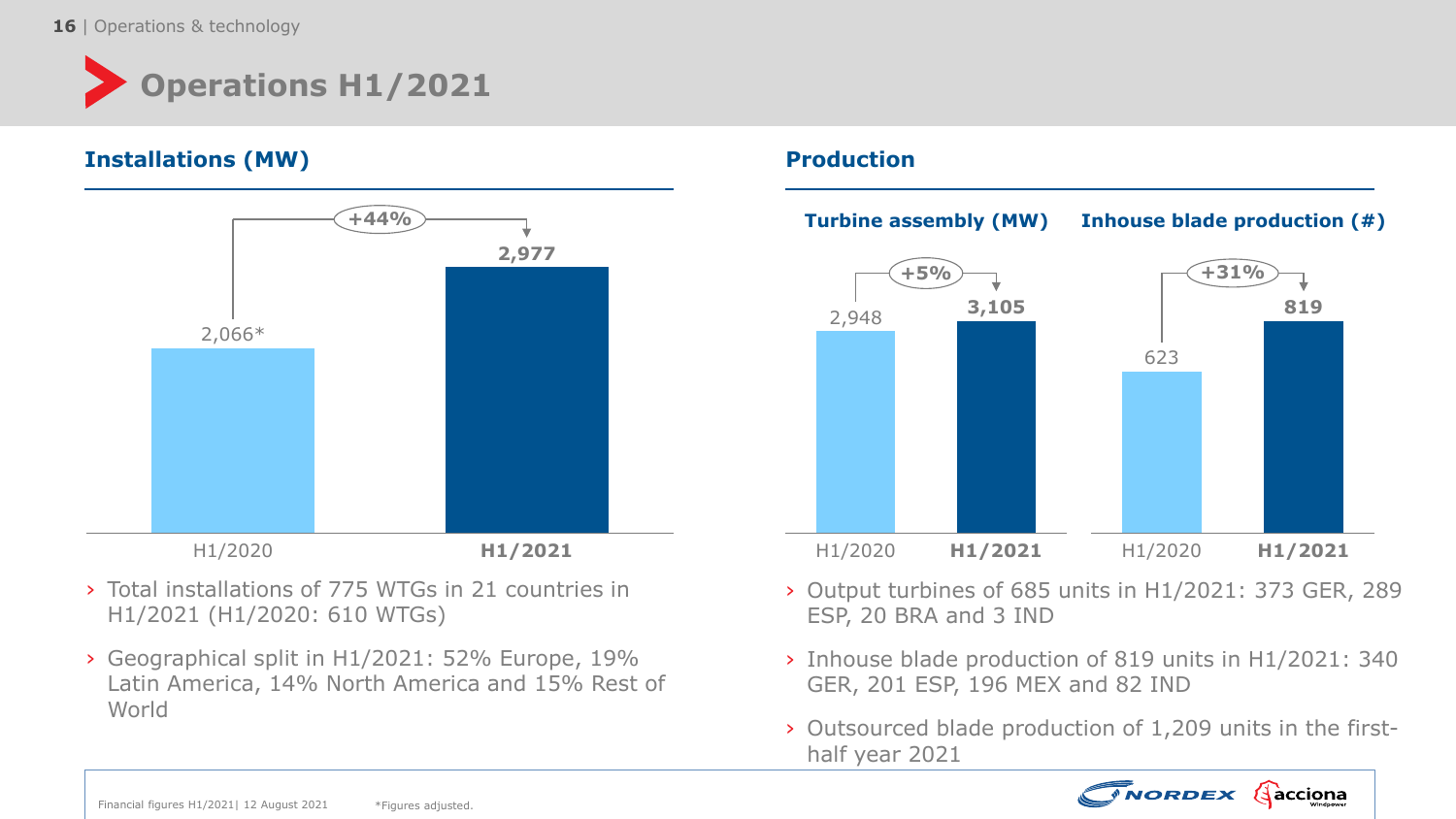

# **Guidance for FY 2021 maintained**

| <b>Guidance</b>                  |                    | <b>Comments</b>                                                                                                   |
|----------------------------------|--------------------|-------------------------------------------------------------------------------------------------------------------|
|                                  |                    |                                                                                                                   |
| Sales:                           | EUR $4.7 - 5.2$ bn | > Assumptions remain subject to greater<br>uncertainties than usual                                               |
|                                  |                    | > As of today, for H2/2021 limited impact from<br>Covid-19 assumed                                                |
| <b>EBITDA</b> margin:            | $4.0 - 5.5\%$      | > However, additional layers of risk for the sector<br>remain, in particular:                                     |
| Working capital ratio: below -6% |                    | - extraordinary volatility within commodities<br>and logistics markets<br>- new waves of Covid-19 causing further |
|                                  |                    | repercussions for commodities or logistics                                                                        |
| <b>CAPEX:</b>                    | approx. EUR 180m   | - in case of such impacts causing delays,<br>there could be extra costs including LDs                             |

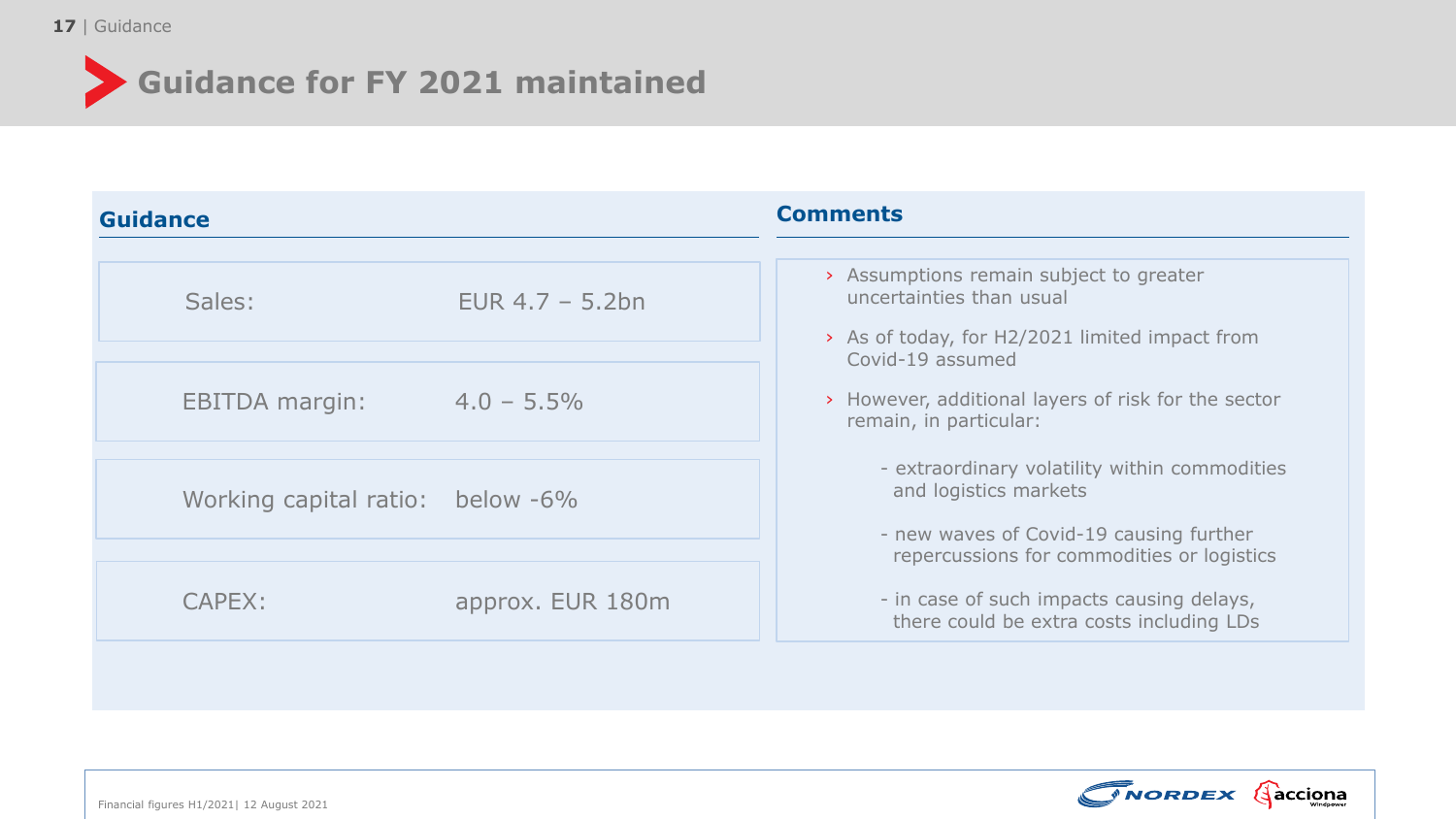

| Sales:                | $\sim$ EUR 5.0bn (in the short term) |  |
|-----------------------|--------------------------------------|--|
| <b>EBITDA margin:</b> | 8% in FY 2022                        |  |
| Capacity:             | 6 GW+                                |  |
|                       |                                      |  |

Assumptions underlying the strategic targets are subject to greater uncertainties than normal.



Financial figures H1/2021| 12 August 2021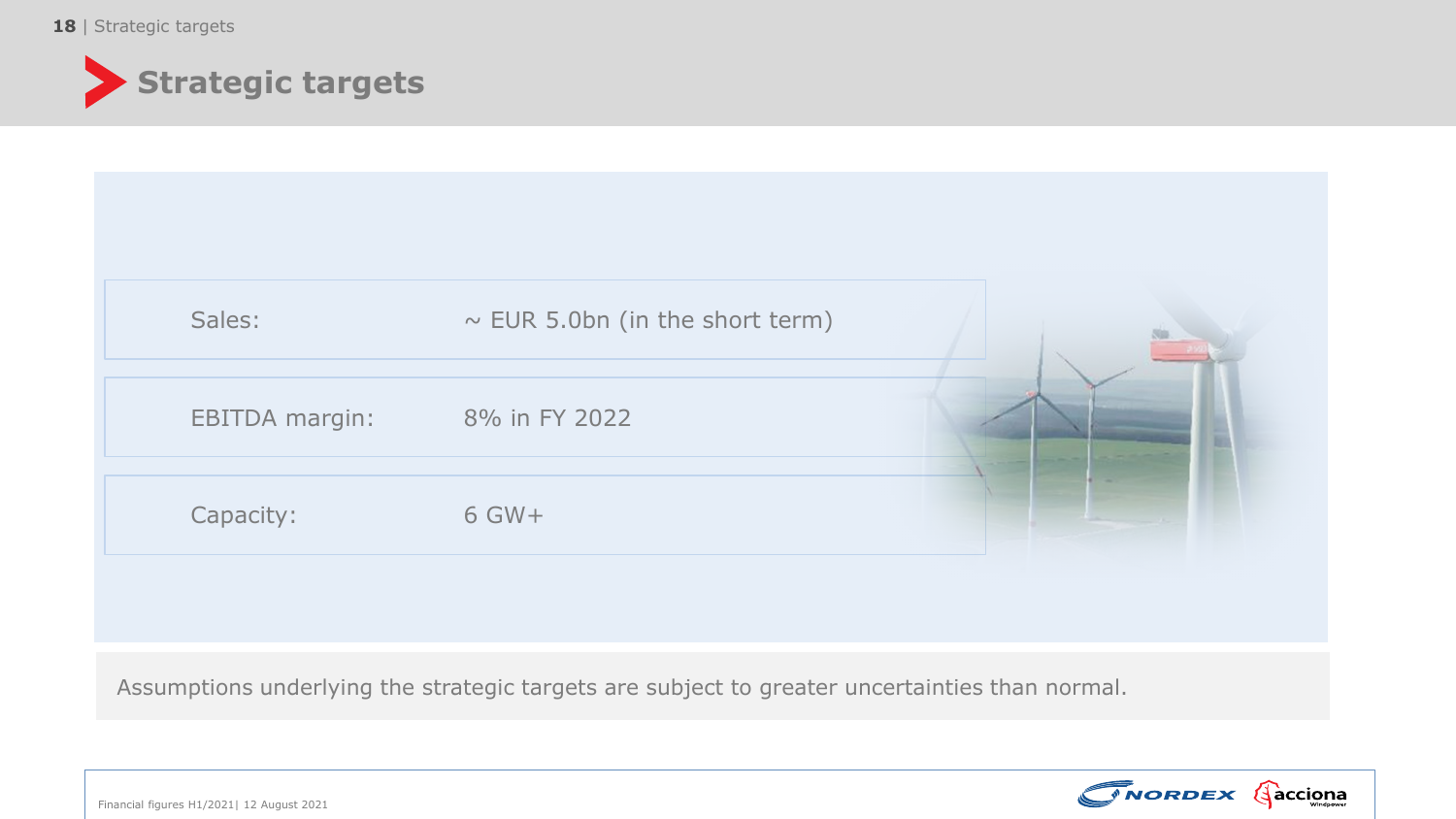| **19** Q&As







Financial figures H1/2021| 12 August 2021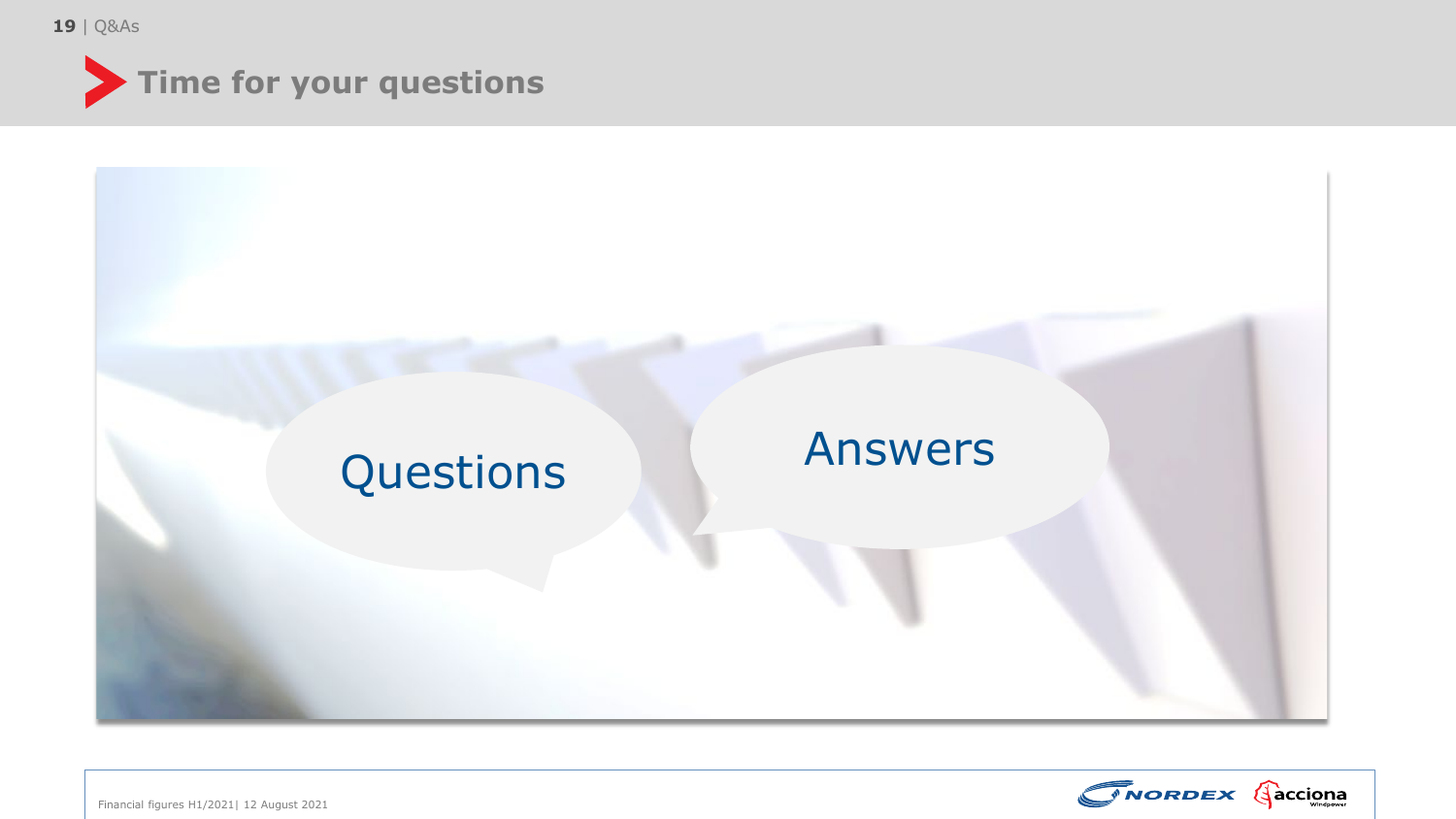

- › EBITDA margin expected to improve further in H2/2021 in line with positive business development.
- › Order intake expected to remain strong with continuously high share of Delta4000 series.
- › Volatility and inflation in commodities and logistic costs getting more challenging compared to Q1/2021.
- › Consequently working on price improvements with some first successful steps to support 2021 and 2022 performance.
- › Situation in India under control despite some delays due to Covid-19 disruptions.
- › Guidance for financial year 2021 maintained.

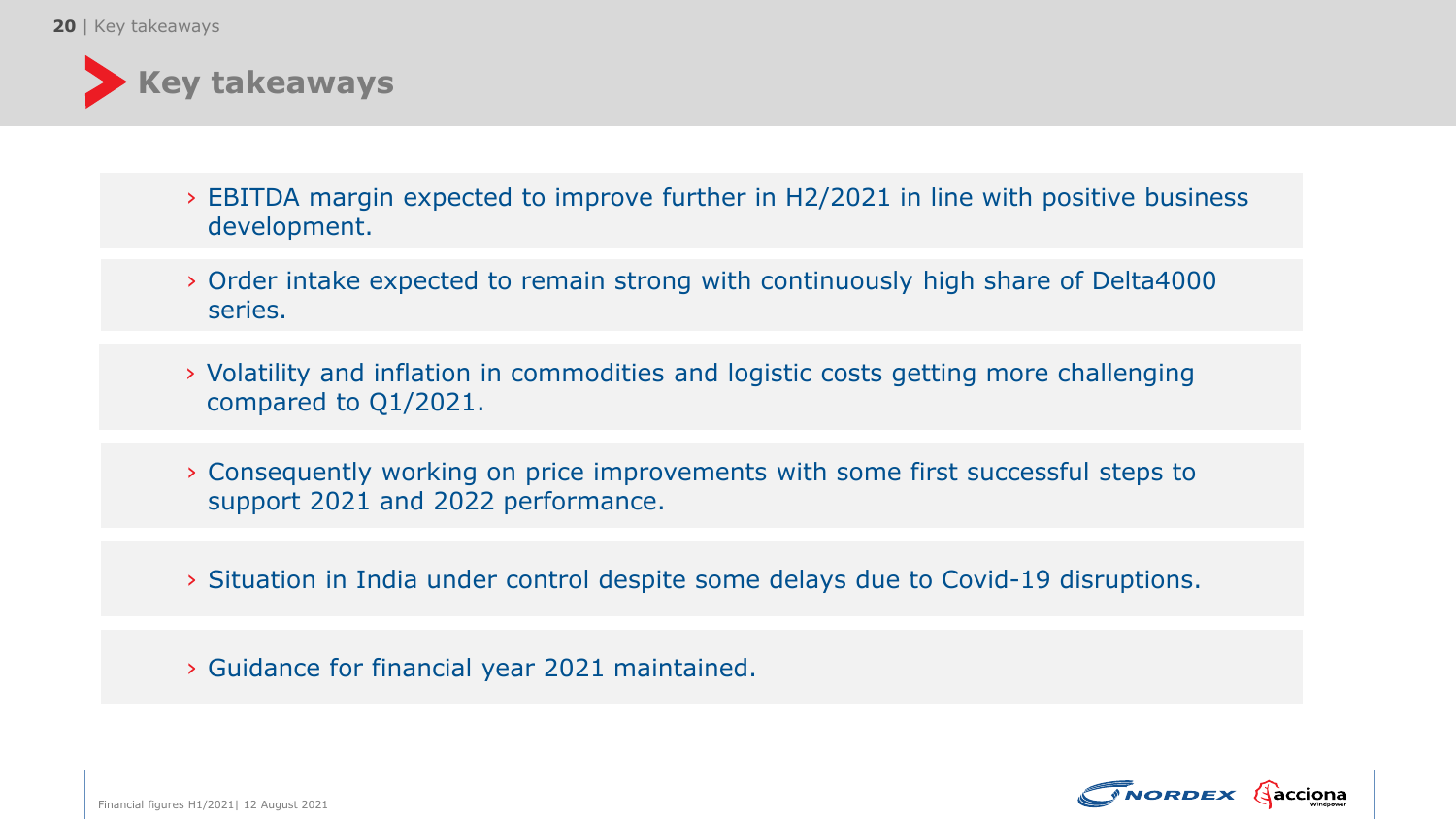